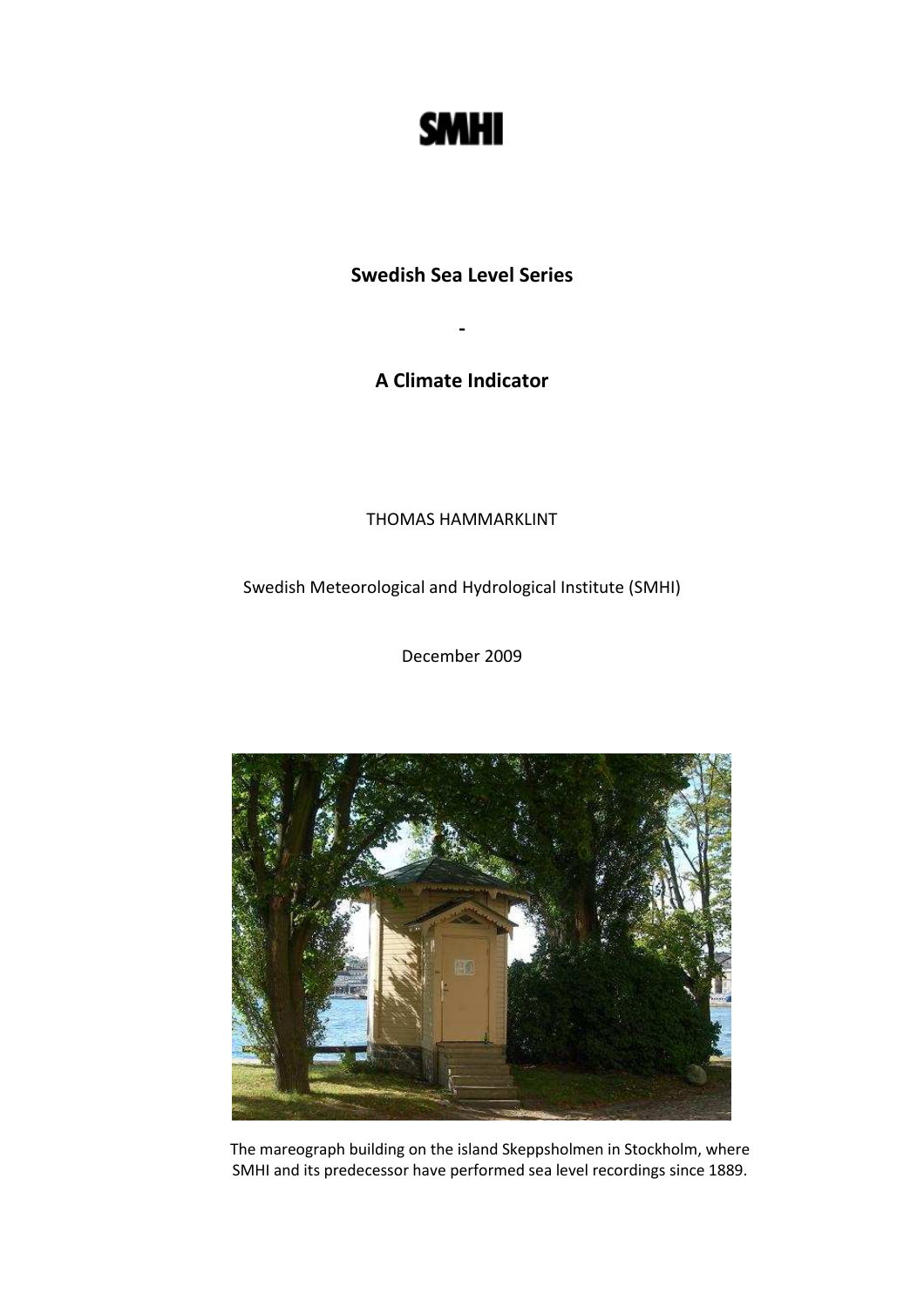### Introduction

Global ocean levels have always fluctuated with changes in our climate. During the last ice age, about 10 000 years ago, some of the ocean's water was frozen in ice sheets and the global sea level was more than 100 meters below the present level. As ice melted, sea level rose. Some of the effect still lingers, but over the last century, the global ocean level has started to rise faster. This is due to increasing melting of glaciers and thermal expansion of sea water, brought about by the present global warming. Reports from many stations around the world indicate a rising sea level, which is further confirmed by the more recent satellite measurements. Continuous sea level data are important for the understanding of the effects of global warming.

# Observations of sea level

The Swedish official Sea Level Network, operated by the Swedish Meteorological and Hydrological Institute (SMHI), records sea level at 23 locations (figure 1). SMHI is responsible for the network, the data and the levelling of the stations. The Swedish sea level records constitute some of the longest and most robust sea level records in the world.



Figure 1. To the left, the present Swedish Sea Level Network operated by SMHI. Table to the right shows 14 long Swedish sea level series with start year and absolute land uplift for each location. Values are based upon Continuous Global Positioning (CGPS) measurements (source: The Swedish mapping, cadastral and land registration authority).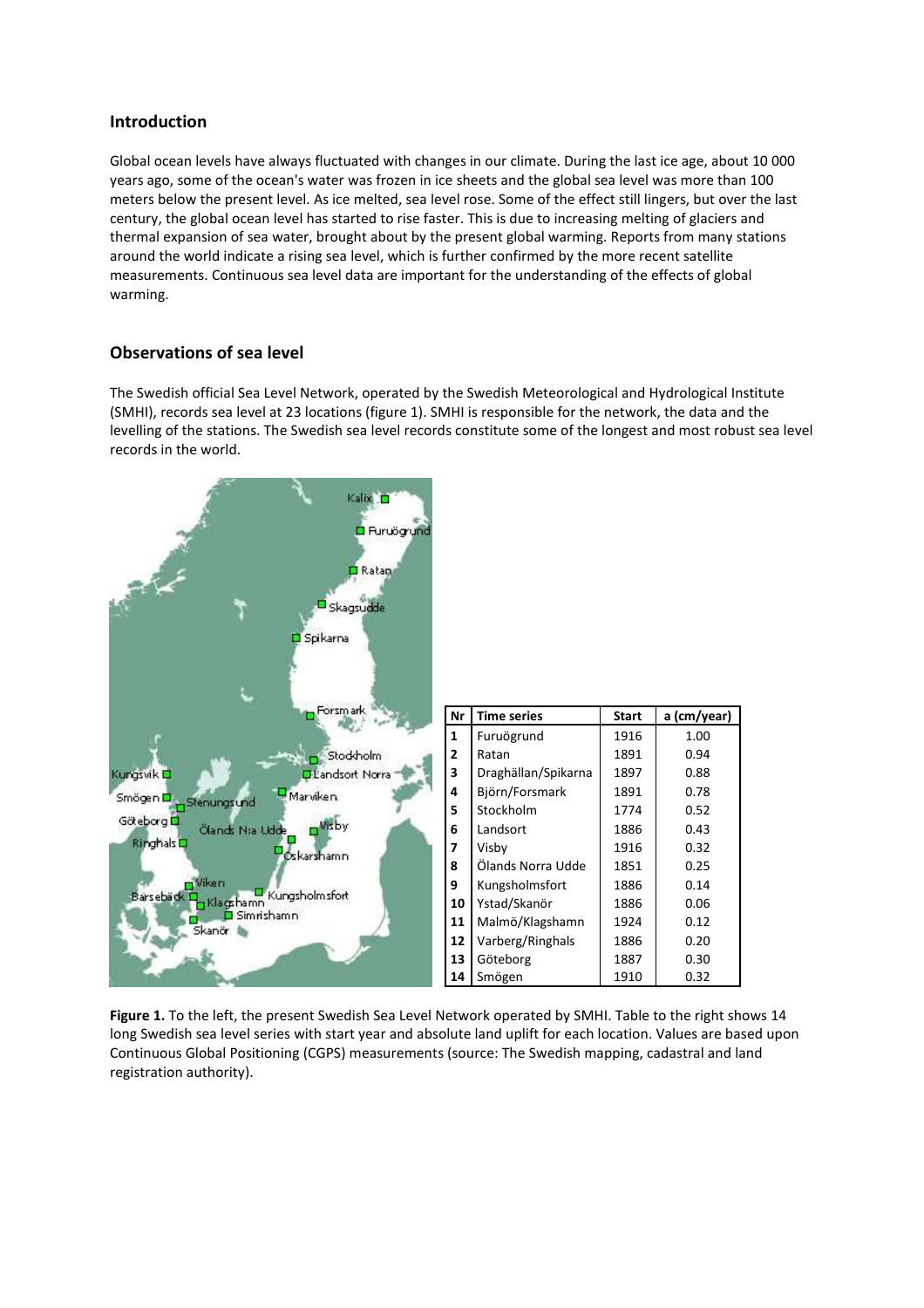#### Stockholm sea level series

The first systematic Swedish observations of sea level started 1774 at the sluice in the harbour of Stockholm. At the end of  $19<sup>th</sup>$  century the Swedish king decided to establish seven mareographs. Of these, several are still operating. Some have been substituted by newer stations. In 1889 the Nautical-Meteorological Bureau (a predecessor of SMHI) established a continuously recording sea level station in the bedrock (mareograph) on the island Skeppsholmen, located close to the sluice. This mareograph has since then recorded the Stockholm sea level and is the longest homogenous sea level record in the world.



**Stockholm 1774 - 2009** 

Figure 2. Annual mean sea levels in Stockholm since 1774, with the regression line (corresponding to land uplift) for 1774-1888 and its extension into modern times. The increased sea level rise since the late 19<sup>th</sup> century appears as a deviation from the regression line.



Figure 3. To the left, the principle of measuring sea level with float and well technique. To the right, a mareograph, the old equipment for continuous recording of sea level used by SMHI from 1886 to 1966.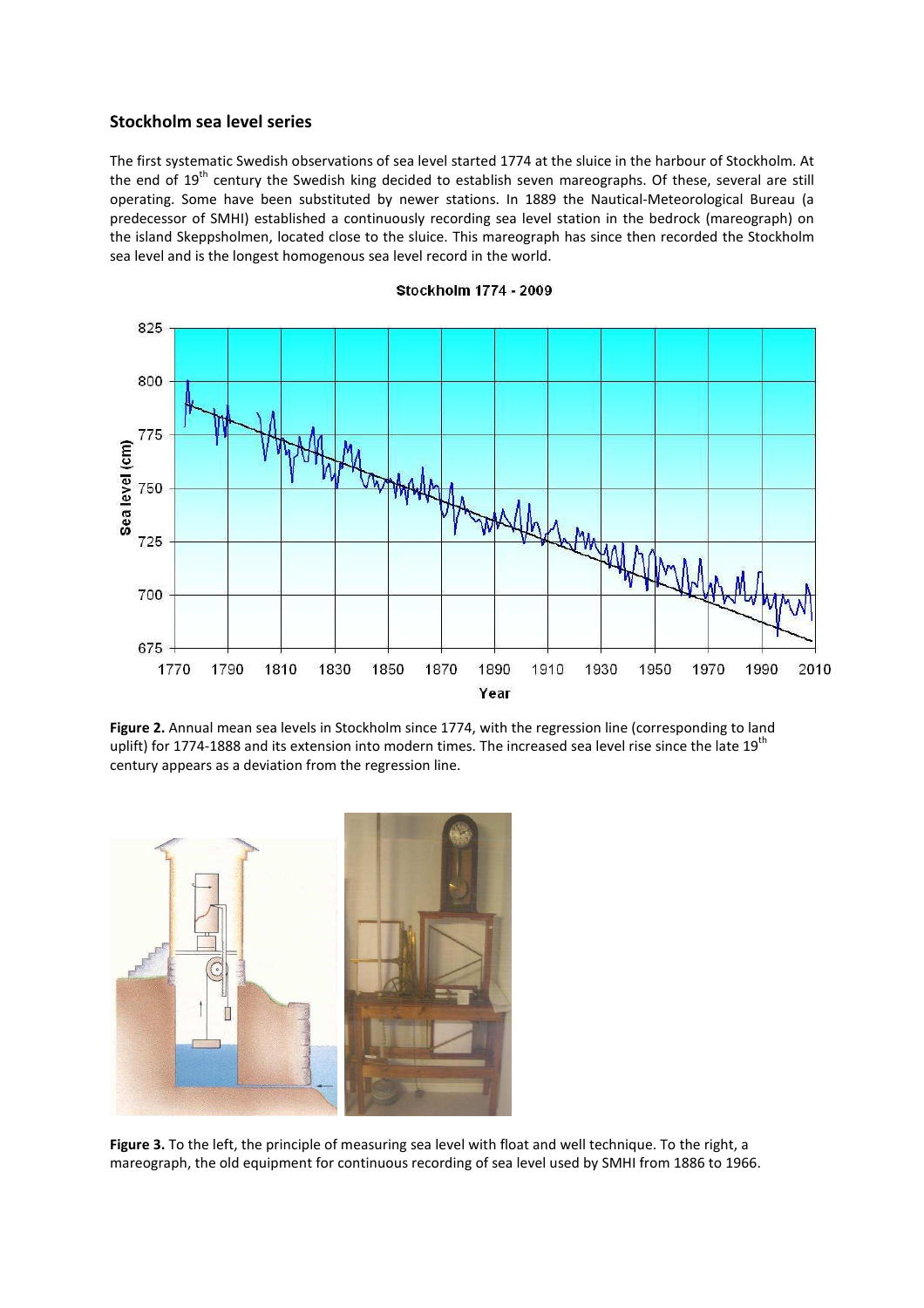# Sea level as a climate indicator

From our long sea level records (figure 1) a "climate indicator" can be calculated. We use the sea level rise (sometimes known as eustatic sea level rise) as the climate indicator. To calculate it, we need annual means of sea levels and knowledge about the absolute land uplift (the isostatic rebound of the land after the last glacial period) at every station.

We use 14 of our long annual mean sea level records since 1886. Some of these stations started later and some older stations have been substituted by new stations. Via the relationship to the old national land-based height system RH00, data from two stations can be fitted together and two records can be handled as one long constituent time series.

These annual means are later corrected for the absolute land uplift, at every station. The linear regression line of the corrected sea level is levelled so that the same reference year (1886) is used regardless of the actual start years. The following formula describes the corrected and levelled sea level, AW:

AW (yy) = HW (yy) – a  $*$  (yy – 1886) + corrfactor, where

HW = annual mean of sea level (cm) in a local (unique) height system for every station yy = year

a = absolute land uplift (cm/year) at every station

corrfactor = correction factor so that the regression line of AW passes through zero for the year 1886.

# Results

From the regression line of AW we calculate the sea level rise for each station and calculate an average for all 14 time series (figure 4).

Since 1886 the sea level has risen by just under 20 cm along the Swedish coasts, at an average rate of 1.5 mm per year. Also, we can see an increased rate for the last 30 years. The regression analysis indicates a sea level rise around 3 mm per year for the last 30 years (1980-2009). The increased sea level rise cannot be explained by increasing winds over North Sea or the Baltic entrance (Wern and Bärring, 2009). Rather, the probable cause would seem to be the global warming, which causes the ocean water to expand as it heats up and also when water flows into the ocean from melting glaciers (IPCC 2007).

The sea level rise at Stockholm corresponds well to the average Baltic sea level rise, due to Stockholm's unique oceanographic position close to the nodal line in the central Baltic Sea (Ekman, 2003).



Figure 4. Sea levels corrected for the absolute land uplift. Blue bars show the annual sea level averaged for 14 Swedish sea level records, compared to the 1886 level. The black and red line shows the gauss-filtered average and Stockholm sea level, respectively.